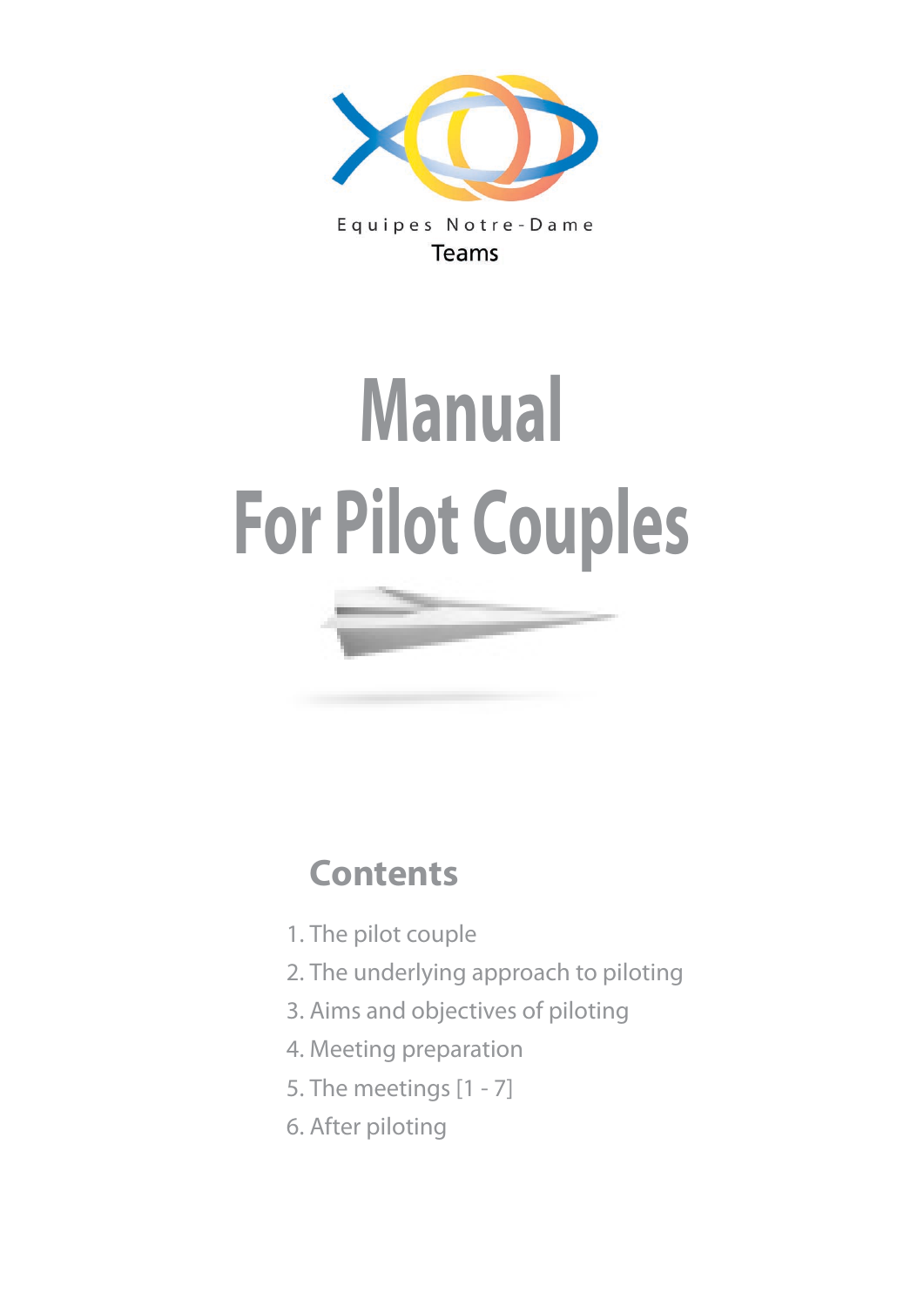## **1. The pilot couple**

It is important for pilot couples to have received appropriate guidance prior to starting piloting a new Team. They also need to have experience of the wider Teams movement, such as having attended Teams gatherings and Mixed Teams events. A pilot couple needs to be flexible, but not too prescriptive and to be sensitive and gentle. Inexperienced pilot couples need support before and during piloting from an experienced pilot couple (to be arranged by the sector couple).

## **2. The underlying approach to piloting**

- This manual should be used as a step-by-step guide to piloting. It is intended for use in planning each meeting, not necessarily running it. It is essential for the pilot couple to have made their own notes for use during the meeting, as every new team and every piloting experience will be different. In this manual, more detail has been included in the early meetings than the later meetings, to avoid repetition.
- It cannot be stressed enough, the importance of prayerful planning and preparation prior to each meeting. This is crucial to successful piloting.
- It is important to have a balance between not being patronising, but neither making assumptions about people's individual levels of spiritual activity. As piloting progresses, new team members should increasingly do more of the talking, not the pilot couple, and everyone should be included.
- The pilot couple needs to set an example of how to be part of a team. Therefore for the first few meetings they should go first at each stage, i.e. start the sharing, commence the prayers etc.

#### **3. Aims and objectives of piloting**

Essentially what the pilot couple is aiming to do is quite straightforward:

- To provide an opportunity for people to try out Teams over several months to decide whether or not it has anything to offer them
- • To pass on the Teams formula for running <sup>a</sup> Teams meeting
- To teach the new team about Teams life and encourage attendance at Teams events
- To give an understanding of the Teams movement and it's history
- • Hopefully to encourage commitment to the new Team

#### **4. Meeting preparation**

Set aside time as a couple for a prayerful planning and preparation session. This is crucial to successful piloting. Make notes on who will lead each section and plan approximate timings for each part of the meeting.

> For example: Meal and sharing – 1 hour Business – 10 mins Prayer – 30 mins Endeavours – 20 mins Study topic – 30 mins

Plan in advance what you each will share on, to show 2 different styles of sharing e.g. one light sharing, perhaps on an event and one on something slightly more heavy and/or'touchy feely'.

Likewise with prayer, one should pray at more length and one more simply. This gives encouragement for those who are not used to praying in a group, that a simple short prayer is perfectly acceptable.

Having agreed a date and venue for the first meeting,

contact the host couple early on to put them at their ease and to stress the importance of keeping the meal simple. Check out whether the meal will be eaten round a table or on laps. Offer to take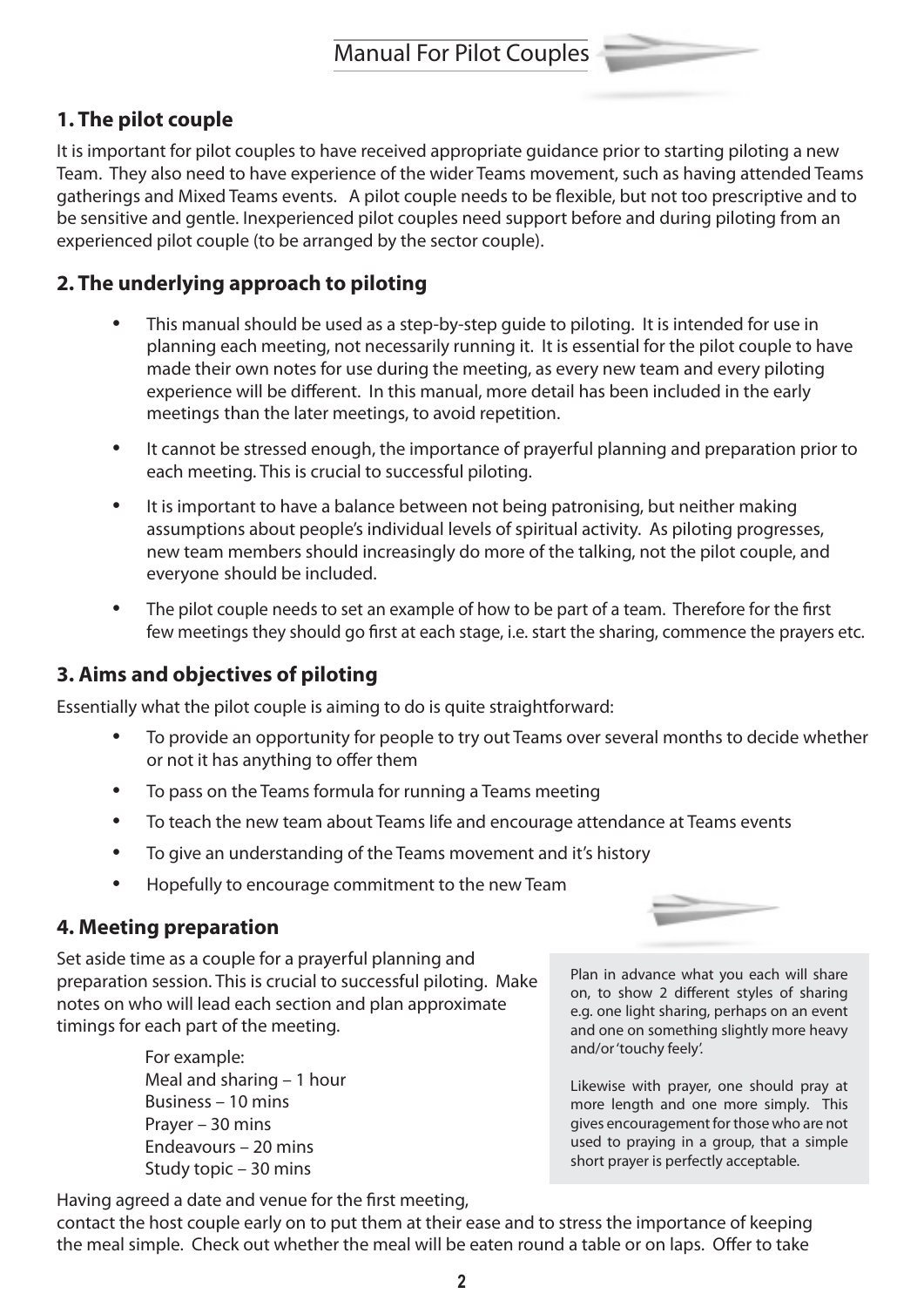extra chairs, plates etc if required. A suggestion is soup (packet or tinned,) bread, cheese, followed by fruit. Alternatively try cold meat, salad, bread and fruit. Tell the host couple you will arrive 15 minutes early. Phone each couple to tell them what food to bring and ask them to bring their diary with them. Give them the address and phone number of the host couple's house and ask them to arrive promptly. Confirm all this by email or in writing. It is sometimes best to hold the first 1 or 2 meeting in the pilot couple's house. They can then demonstrate how to be a host couple, such as not getting up and down during the meal and to have everything prepared in advance.

### **5. The meetings**

#### **MEETING 1**

#### **Introduction**

Once everyone is seated (ensuring that everyone is seated next to their spouse), give an introduction before the meal is served so you have everyone's full attention. Welcome the couples and thank the hosts for their hospitality. Briefly explain the format of the evening and the 5 parts of the meeting.

- 1. Meal and sharing
- 2. Business e.g. date of next meeting
- 3. Prayer time
- 4. Sharing on endeavours
- 5. Study topic

Explain that the first meeting is likely to feel a little strange, as when starting any new activity. Re-assure them that more will be explained as you go through the evening and also at further meetings.

#### **Meal and sharing**

Emphasise very clearly that, unlike what happens at a social gathering or dinner party, there should be only one conversation at the team meal, everyone listens to the one who is speaking; this is the caring and sharing aspect of the meal. It can be difficult at first, but the couples will soon come to see the value of it.

Say grace and serve the meal. When everybody is settled and eating, each couple briefly introduces themselves, giving name, number of years married, family, faith background. It's best not to mention your job at this stage.

Then explain that every person will share on a high and low over the past month. Explain to them about confidentiality. The Pilot Couple starts, in order to show the way.

If time permits, explain the significance of the meal and why it is part of the meeting:

- the agape of the early Christians (Acts 2:46)
- hospitality of each couple in turn (Rom. 12,13)
- caring and sharing of news
- opportunity to relax together around the table after <sup>a</sup> day's work



Arrive early yourself to take pressure off the host couple. Be relaxed and informal yourself (however nervous you may be!). Welcome people on arrival and encourage them to sit in the room where the meal will be. People often congregate in the kitchen and start chatting and this should be avoided. Teams discipline of starting on time needs enforcing from the first meeting.

Clarify what time people need to leave (e.g. for babysitters) and re-assure them that you will finish on time. Be prepared to be flexible with your timings if all doesn't go to plan.

In order to emphasise the importance of listening, tell the Team that food is only passed around or the hosts should only leave the table, between couples sharing. This may sound over the top regimentation but actually it helps to stop the evening becoming a dinner party and supports the structure that makes Teams succeed.

Do introductions even if they all know each other, as it will help you as pilot couple.

Make sure that both of you speak so that there isn't a male/female dominance. Sometimes couples get through their sharing very quickly because they are nervous - this is fine, it is far worse to be the other way.

Requestwateronthetable.Donot servetea/ coffee after the meal, as this is disruptive.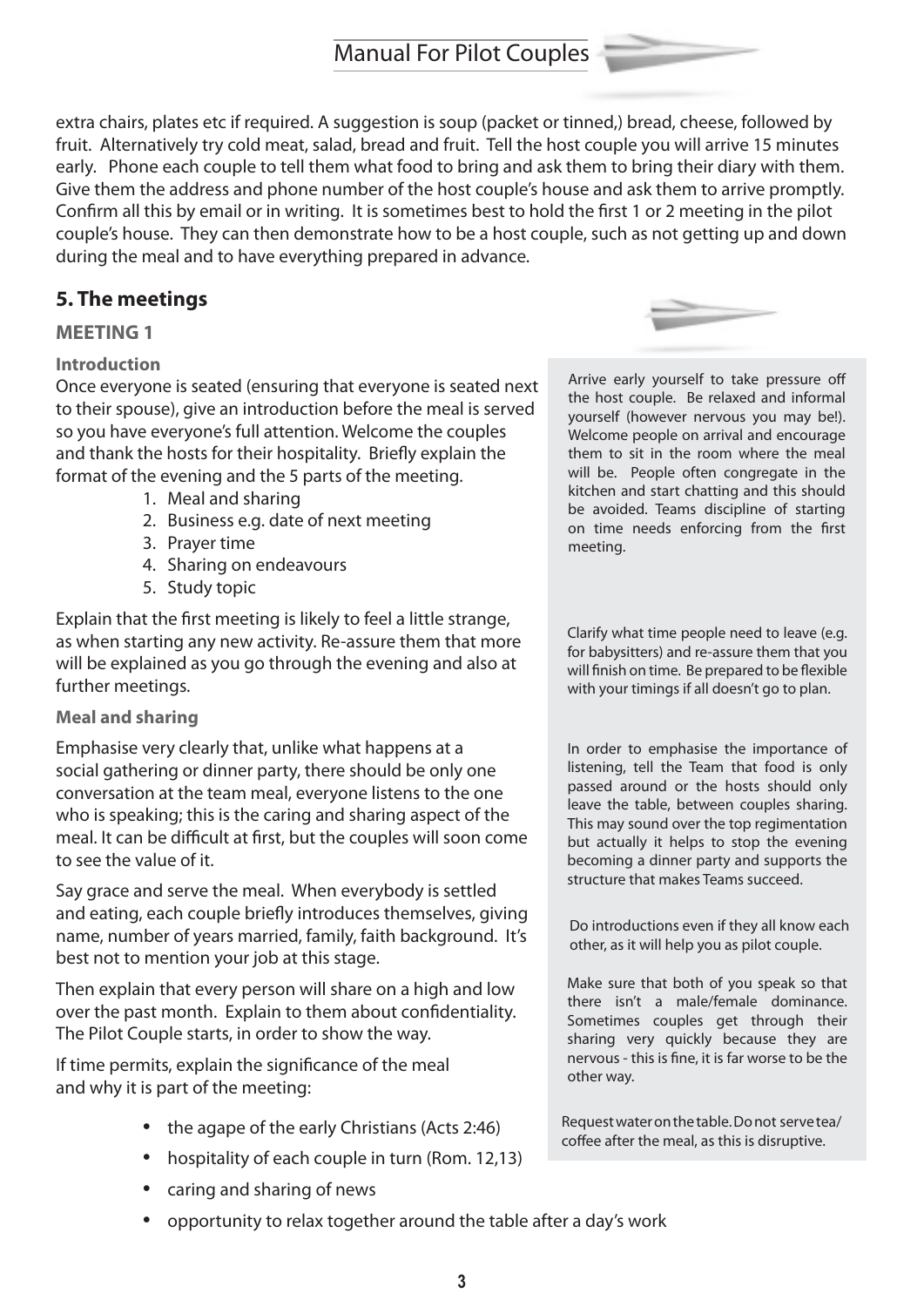At the end of the meal, explain this is the part of the meeting when the team spends about 10 minutes on business matters. Fix the date of the next meeting; this is not a commitment for people to come if they do not wish to carry on with Teams, but ask them to let you know in advance if they decide not to come.

Ask for a volunteer to host the next meeting. Remind them that it is not necessary to have a big table – eating on laps is perfectly acceptable.

If you can arrange who will bring what food, do it now, but this can easily turn into a long debate, so it is often better to do it by phone at a later date. Fixing a date can be a major problem finding a night that everyone can make!

Don't be too regimented but also keep an eye on the time. Now give the leaflet for Meeting 1 and the team meeting card to the couples and move away from the table (where appropriate).

#### **Prayer time**

Many people nowadays are used to praying in a group but do not assume this. However, the format of Team prayer is still unusual for many people and will take several months for the couples to become familiar with it. Explain that Teams recognize that everyone is at a different point on their faith journey and accepts that some people are much better than others at praying out aloud. No one should feel under pressure. Explain that the role of the spiritual counsellor is an equal member of the team and he/ she is not there to lead any part of the meeting. However, there may be occasions when they can give a few words of guidance. For example, sharing a few thoughts on the meditation.

Explain the sequence of the prayer:

**Recollection:** We quieten our mind, to prepare to meet God. [The prayer to the Holy Spirit can be used as part of this recollection.]

**Scripture:** Reading the text - we listen to God's Word.

**Silent Meditation:** Quiet reflection - God speaks to us.

**Response:** Shared Prayer on the Theme of the Text - having listened, we speak to God, not with an intellectual exercise, e.g. 'the point I see in this text...', but with a prayer from the heart: praise, thanksgiving, understanding, resolution, etc. Remind couples that it doesn't matter if

This part is not easy and everyone initially finds it difficult. Explain that they can use a short set prayer if they find it easier or to repeat a line of the text that has made an impact on them. The important thing is that, as far as possible, each member should take part. Encourage people to say Amen at the end of their prayer, so the others know they have finished.

You could try getting the team to pray spontaneously, i.e. not going round the room. Advise the team that it is fine if there are silences.

**Bidding prayers:** having responded to God, we now humbly and confidently present our petitions: something of personal concern and something of general concern. Saying it aloud, we share with the other members, thus bearing one another's burdens.

End each bidding prayer with"Lord hear us"-"Lord graciously hear us"or similar. This helps to distinguish a bidding prayer from a response to the scripture text, which people often find confusing.



The pilot couple should start each round of prayer. One of the pilot couple should pray at more length and one more simply. This gives encouragement for those who are not used to praying in a group, that a simple short prayer is perfectly acceptable.

Couples are unlikely to remember all this, especially if people are nervous, so having explained it initially, explain it again as you start each part of the prayer session. This sounds laborious but is sometimes needed.

The pilot couple may want to prepare a prayer in advance if necessary, as it is often difficult to be prayerful and inspired when piloting for the first time.



If necessary, encourage people to compromise and not always meet on the

same day.

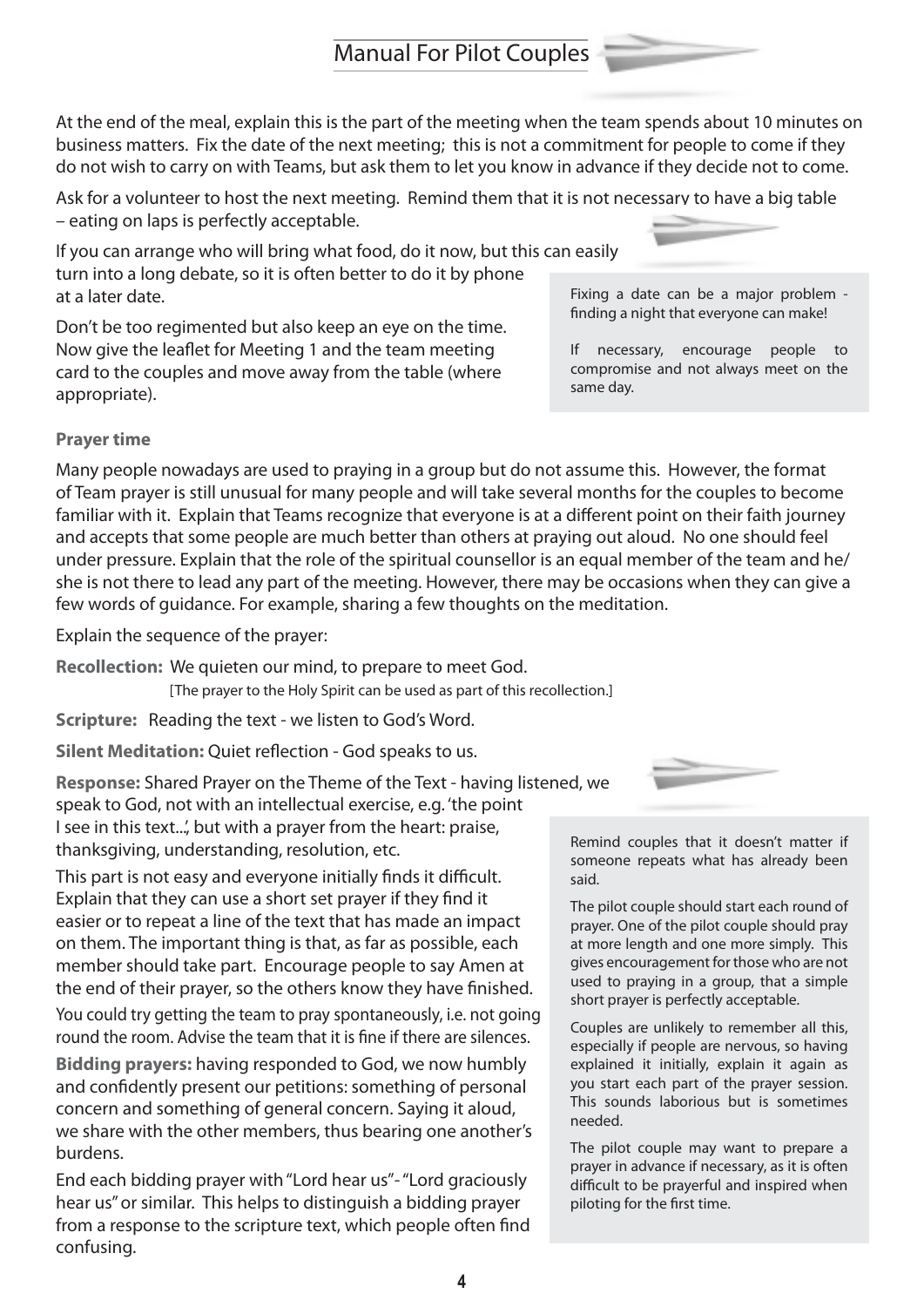Ask the couples to do it in turn, working around the room so they know when to speak. Advise people that they can just say the name of someone they want to pray for if they don't feel ready to pray out aloud. By doing this, at least everyone gets a chance to pray out aloud, if only very simply.

**Psalm and Concluding Prayer:** because we are not just a little group, but members of Christ's Church, we pray the prayer of the Church with a Psalm and end with a Concluding Prayer. Also these are the prayers that Jesus knew and used.

**Endeavours**

Explain there are 6 endeavours . . . .

 Personal prayer Couple/family prayer Word of God Sit down Rule of Life Retreat



Use the leaflet "The Endeavours and their place in our lives and at the team meeting" for preparation to explain what endeavours are. Give this leaflet to each couple at the end of the meeting (so as not to be a distraction).

When discussing family prayer be sensitive to the fact that there may be childless couples or mixed marriages in the room.

... and that they will be introduced gradually during the piloting process.

It is really important to ensure that you teach the team **how to share** on endeavours, not just to have a discussion about the general topic of endeavours.

The first 2 endeavours will be covered in the first meeting. Use the booklet"Prayer in Teams"for preparation and give the booklet to each couple at the end of the meeting.

Prayer is a relationship with God. There are many prayer styles and it is up to each of us to work out the prayer relationship that is right for us. The Teams movement places importance on Family Prayer as:

- a) Prayer has a fundamental place in the life of a Christian family.
- b) The form of prayer varies with families and within a family; parents must see and accept the need for change as children grow.
- c) The important thing is that there should be a family prayer that is truly a small community at worship.

This is why we are asked, as members of the Teams, to undertake it or to continue to practise it. We are asked to pray regularly on our own but also with our spouse and/or children (where applicable).

Ask the couples to talk, in turn, about prayer (both family and personal) as they practise it now (if they do not practise it now, then as they did when they were children). Give your own examples. Allow enough time for people to relax and open up, but keep to the subject!

After everybody has spoken, explain about sharing on endeavours. One of the purposes of the sharing is to exchange ideas, experiences - success or failure - encourage us and strengthen our resolve to persevere in our efforts.

#### **Study Topic**

There is usually too little time left for a discussion at the first meeting: however, it is as well to mention it and explain that it is an exchange of views, not an argument, on a given topic. It is an opportunity for couples to deepen their faith together and their understanding of the topic.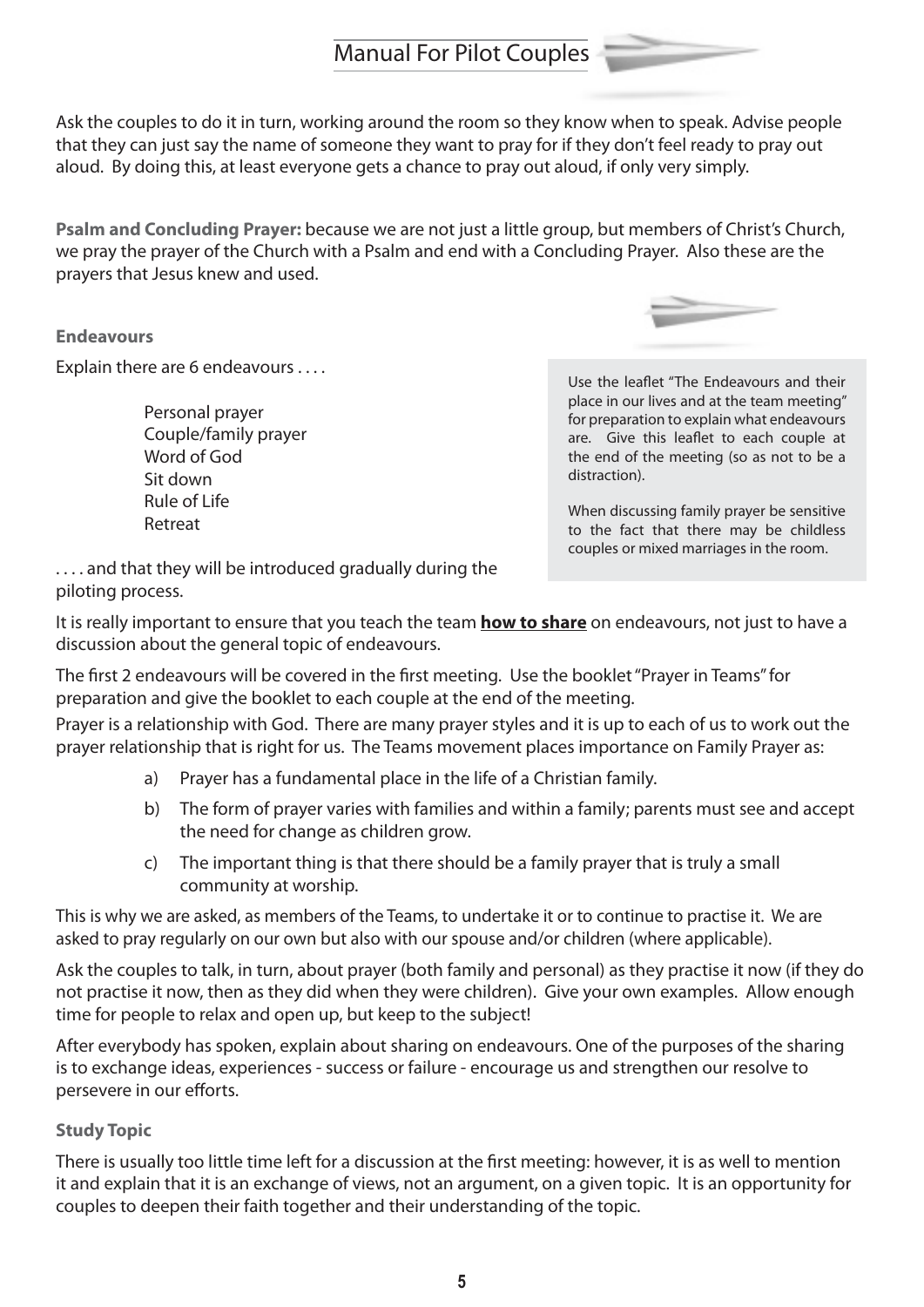Keep an eye on the time and ensure you finish at the agreed time. Give the couples the leaflet for Meeting 2 and go briefly through it with them. Give them the 2 endeavours leaflets (see above). Ask them to have a go at the 2 endeavours discussed during the coming month. Thank the host (if it is not you) and everyone for coming. Encourage them to come to the next meeting even if they found this one a little strange and nerve-wracking. If for any reason they cannot come to the next meeting, remind them to ring you.

End the meeting by praying the Magnificat and advising that part of Teams life is to say the Magnificat together daily. (This is a good way for inexperienced couples to begin praying together.)

#### **After Meeting 1**

After the first meeting, hold a 'post mortem' as soon as possible. Sometimes things will have not gone as smoothly as you would have liked. This is normal! Keep notes of what went wrong or how, in hindsight, you would have done things differently. ( A month is a long time!) This will help your planning for the next meeting. You may also want to send a thank you (or blank Teams icon) card to the host couple.

If the team does not yet have a spiritual counsellor, do your best to try and find one even if they have missed part of the piloting process.

#### **Before Meeting 2**

At least a week before the meeting, ring the host couple and confirm arrangements. If you have not already organized food, work out who will bring what. Ensure that couples are not always bringing the same item. Ring each couple and the spiritual counsellor to remind them of the date, time and venue and tell them to bring their diary, meeting leaflet, team meeting card and food. If people arrived late last time, mention that you will start on time at the next meeting to ensure that you can fit everything into the evening. Have a brief chat with each, as this teaches the caring role of the RC. In your planning ensure that you lead a different part of the meeting to last time. Even as an experienced teams couple, you are likely to do things slightly differently and this brings depth to the piloting process. Use your notes from last meeting.

#### **MEETING 2**

Take spare meeting 2 leaflets and team meeting cards with you, as inevitably some people will forget to bring them. Arrive early and start the meal on time even if everyone is not present. People will soon get the message that promptness is required. Gently remind the team of the correct way of doing things, if things went wrong at the last meeting. Explain that you are going to be quite disciplined but that is an important part of Teams life to ensure that all 4 parts of the meeting are covered and that it does not turn into a dinner party.

Experience shows that most teams do not seem to remember a lot of what was explained in the first meeting. So be prepared to remind them of the 4 parts of the meeting, the 'rules' about only one person talking during the meal and to only top up food and drink between couples sharing. If there is a confident couple, ask them to say grace. If eating on laps, encourage people to fill their plates up fully to avoid getting up and down frequently.

#### **Meal**

Keep an eye on time. Again start the sharing yourselves, reminding people that it is not about listing events in their lives, but sharing on whatever has been important to them in the last month, however trivial or serious. Mention confidentiality and the importance of listening again. At the end of the meal, ask if the type of food that you have suggested over the past 2 months is suitable for everyone. If they suggest changes, remind them of the need for simplicity but be open to what would suit them as a team and their lifestyles. Avoid a lengthy discussion on this. Arrange a date and venue for the next meeting and remind couples to let you know in advance if they cannot come.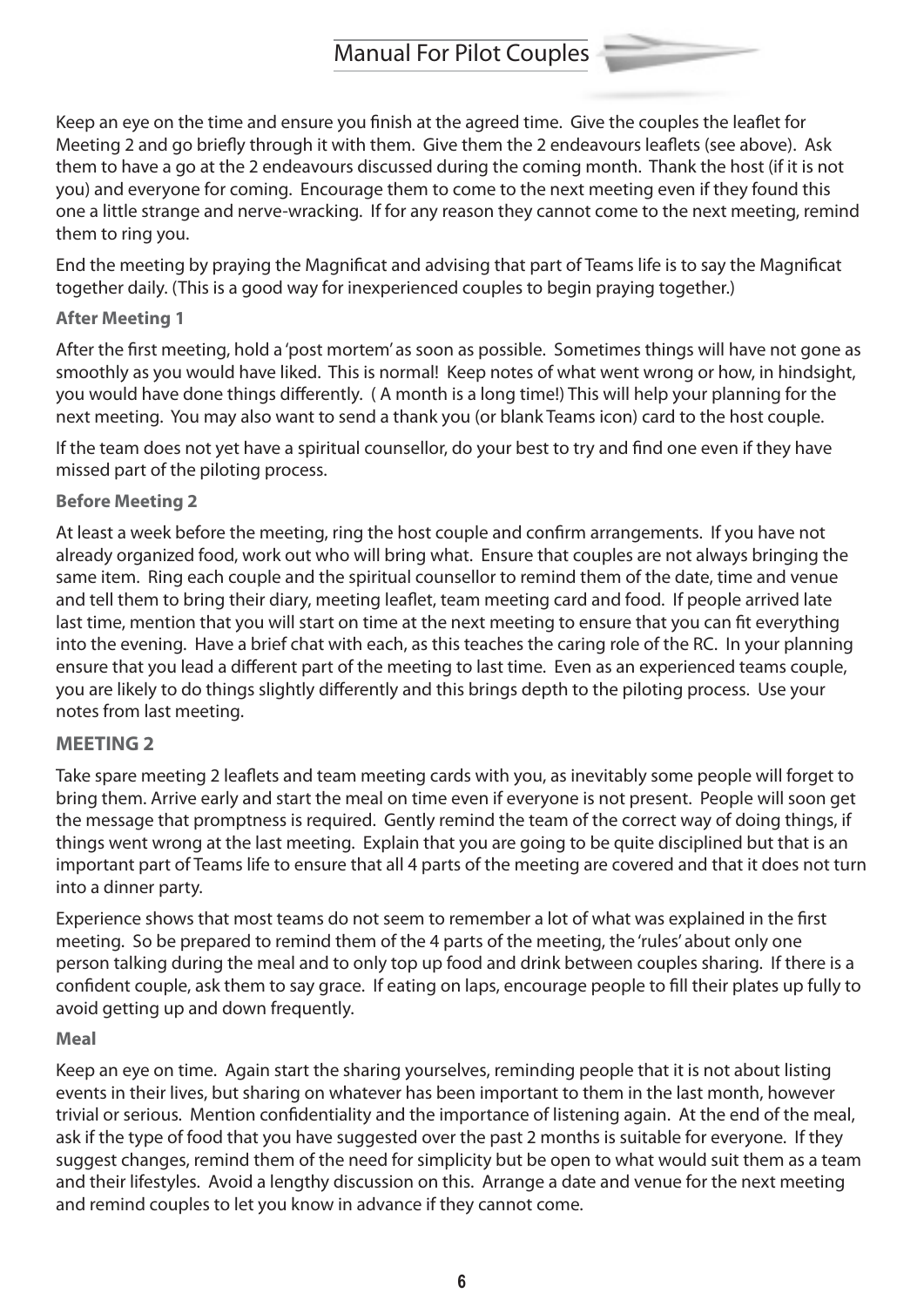#### **Prayer**

Ask people to get their meeting 2 leaflets out and provide copies for those who have forgotten. Again you will need to fully explain the pattern of Teams prayer both before and during the prayer. It may take several months before they become familiar with it. Stress the difference between bidding prayers and shared prayer in response to the scripture text. The latter is an expression of their thoughts and feelings on the text in the form of a prayer, not an exchange of views or a discussion. This is usually the bit which people find difficult to grasp. If few people joined in the shared prayer on the theme of the text, try passing round an icon or bible. Encourage everyone to say a prayer themselves. Impress on everyone that they don't have to be brilliant at making up prayers.

You could try using a few minutes of meditative music as a lead in to the meditation to create a prayerful atmosphere.

You could write out on small sheets of paper five or six very short, simple prayers that people can just recite. This can be a good way of easing people into praying out loud in a group if the team is struggling with prayer.

#### **Endeavours**

Before introducing the new endeavour, ask the team to share on how they got on with the 2 endeavours they have tried to tackle in the past month – couple (and where appropriate, family) prayer and personal prayer. This gets them used to the concept of sharing on endeavours.

Then introduce the 3rd endeavour – the Word of God. Use the endeavour booklet"Word of God"in your preparation for this. Invite people to share on what place reading the word of God has in their life, either now or as a child. The pilot couple should not share themselves, unless the team are hesitant and need a 'kick start'.

#### **Study Topic**

Explain that the study topic is an exchange of views on a given subject. These are provided during the piloting process but after piloting, the team can choose its own study topics. It is an opportunity for couples to deepen their faith together and their understanding of the topic. However, there are no right or wrong answers and no need for a definite conclusion. Respecting each other's opinions is important. Couples should usually read and prepare the topic prior to coming to a meeting. Try and encourage everyone to express their views without'putting people on the spot'. There is often not much time for a discussion at this point, but if possible try and fit it in, even if it is brief.

If there is no spiritual counsellor, explain the benefits of having one and ask the team if they know anyone who would consider the role. It could be a priest, deacon or a member of a religious community.

Hand out the leaflets for meeting 3 and Word of God endeavour leaflet. Encourage them to read them and prepare for the next meeting. Remind them to try to incorporate the 3 endeavours discussed so far, into their lives. Thank the hosts and end with the Magnificat.

#### **After Meeting 2**

You may also want to send a thank you (or blank Teams icon) card to the host couple.

#### **Before Meeting 3**

At least a week before the meeting, ring the host couple and confirm arrangements. Ring each couple and the spiritual counsellor to remind them of the date, time and venue and to bring their diary, meeting leaflet, team meeting card and food. If people arrived late last time, mention that you will start on time at the next meeting to ensure that you can fit everything into the evening.

#### **MEETING 3**

Take spare meeting 3 leaflets and start the meeting on time regardless of whether all are present. If any parts of the meeting did not go smoothly last month, remind the team of the correct way of doing it,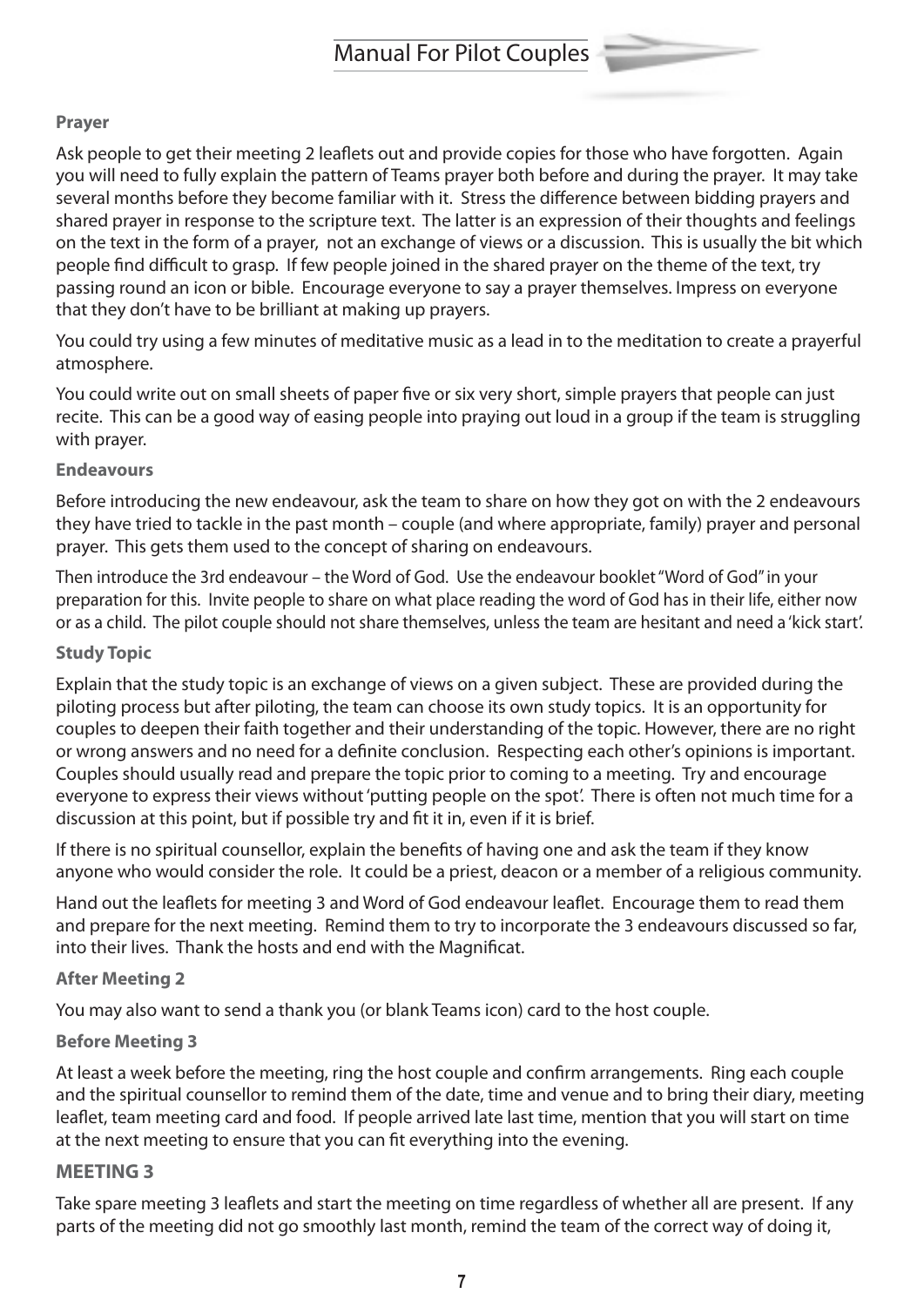at the start of the meeting (e.g. not handing food round while people are sharing). Ensure one of the couples say grace, rather than you say it. Gently encourage those who have little to share to say more. Sharing is not about listing events in our life, but about sharing what has been/is important to us in our life, however trivial that may seem to others. After the sharing, fix a date and venue for the next meeting and agree who will bring what food. If there are any sector or regional events coming up, tell the team about them and encourage them to attend. Be careful not to overload them with Teams jargon.

When someone shares something very heavy and/or painful (e.g. a death) it is often difficult for the next couple to follow, particularly if the latter have had a good month. Acknowledge and thank them for sharing this with the team and suggest a minute's quiet prayer for the couple, while still at the table.

#### **Prayer**

Go through the sequence again reminding couples of the difference between bidding prayers and shared prayer in response to the scripture text. Respond to the shared prayer with'Amen' and to the bidding prayers with'Lord hear us – Lord graciously hear us'or similar.

If there are people that have not yet joined in praying out loud, explain that Teams recognize that everyone is at a different point on their faith journey and accepts that some people are much better than others at praying out aloud. No one should feel under pressure but encourage everyone to join in the prayers. Also remind them that it does not matter if prayers are duplicated.

#### **Endeavours**

Before introducing the new endeavour, ask the team to share on how they got on with the 3 endeavours they have tried to tackle in the past month – couple/family prayer, personal prayer and reading the word of God. This gets them used to the concept of sharing on endeavours. Remind them that even experienced teams couples often find endeavours hard and be encouraging to those that are struggling.

Then introduce the 4th endeavour – the Sit down. Use the endeavour booklet – 'The Sit Down'- in your preparation for this and hand the couples this leaflet at the end of the meeting. Ask all the couples to attempt a sit down before next meeting, but explain that they will not be asked to share what they discussed.

#### **Study Topic**

Mention that from next meeting onwards, a couple will be asked to lead the discussion on the study topic and then each couple will take it in turn at subsequent meetings. The role of the leader is not to give a talk on the topic. They should draw people out, ensure everyone gets a chance to talk and to keep to the subject. Ask for a volunteer to take on this role at the next meeting. Encourage everyone to have read the study topic and given it some thought before coming to the next meeting.

Hand out meeting 4 and Sit Down endeavour leaflets, thank the host couple and end with the Magnificat.

#### **After Meeting 3**

You may also want to send a thank you (or blank Teams icon) card to the host couple.

#### **Before Meeting 4**

At least a week before the meeting, ring the host couple and confirm arrangements. Ring each couple and the spiritual counsellor to remind them of the date, time and venue and to bring their diary, meeting leaflet, team meeting card and food. Remind the couple who volunteered, that they will lead the Study Topic.

#### **MEETING 4**

From now onwards you should be playing a slightly lesser role and talking less, but still being encouraging and ensuring that all parts of the meeting are covered and that teams'rules' and etiquette are adhered to. By now, hopefully couples will be feeling a little more relaxed and becoming more familiar with the structure of a Teams meeting. Don't be afraid to tackle any problems that have arisen e.g. persistent latecomers, people who talk too much or too little. Review the start and finish times of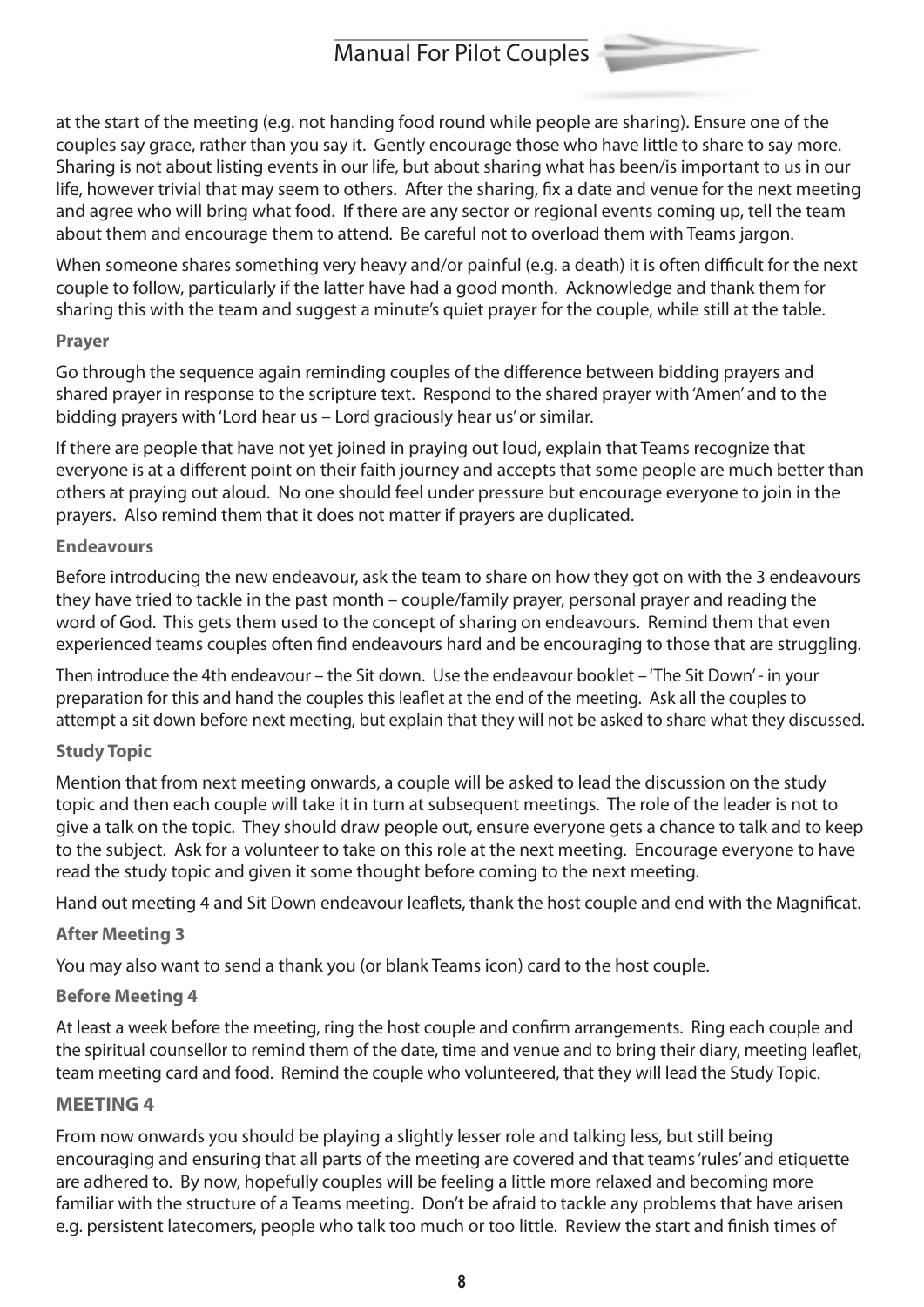the meeting if you are having trouble fitting everything in, but be sensitive to peoples needs e.g. getting children settled in bed, returning for babysitters or needing to get up for work early the next morning. It is essential to ensure that the basics of running the meeting are conveyed during piloting, so that they keep on track once you have left.

Let one of the couples say grace, then go through the meal, sharing and prayer as described previously. Bring to the team's attention any forthcoming sector events and encourage them to attend. Stress that this is as much part of team life as attending the monthly team meeting. The relaxed, friendly atmosphere of these events can often encourage people to commit to Teams.

Arrange a date, venue and food for the next meeting and remind couples to let you know in advance if they cannot come.

#### **Pooling**

Explain that over time, close and trusting relationships will hopefully develop between team members. Pooling is a time



From experience, there is usually one meeting during piloting when the pilot couple comes away feeling the meeting has gone badly. Be assured that this is normal and can be a sign that the team are feeling more confident about expressing their thoughts and feelings more openly.

Different teams need different ways of being piloted. Try an alternative approach if one isn't working and remember to be flexible.

set apart when a team member can talk to the team about something very important to them and be sure of attentive and sympathetic listening. It is different to the normal sharing during the meal, as it occurs very rarely and the sharing may take much longer. The sharing may be about for example a crisis in that person's life or a great sorrow. Also it differs in that the person sharing can ask for advice or views from team members so that it may become a 2 way discussion. As pooling occurs infrequently, it may be that when it does occur, timings for the rest of the meeting may need to be adjusted.

#### **The Teams Movement**

You need to start introducing the wider movement and giving other information about Teams at every remaining meeting. Explain a little about the history of Teams. Refer to www.equipes-notre-dame.com. It began in 1939 by Fr Caffarel in the parish of Notre Dame in Paris. It became known as Equipes Notre Dame. The movement's founding document'The Charter'was written in 1947 (handout copies). Teams has been recognized by successive Popes and in 2002 received its final decree of recognition from the Pontifical Council for the Laity. In 2008 there were over 10,000 Teams spread throughout over 50 countries worldwide.

#### **Endeavours**

Remind the team that endeavours are not tasks to be accomplished, but inner attitudes to be awakened and absorbed. They are a way of helping couples apply the Gospel in their daily life and therefore opportunities for spiritual growth.

Sharing on endeavours should always be viewed in a positive way. Our good intentions may fail, but we find the resolve to begin again and spiritual growth will come gradually. In Teams we journey at the pace of the slowest.

Before introducing the new endeavour, ask the team to share on how they got on with the 4 endeavours they have tried to tackle in the past month – couple/family prayer, personal prayer, reading the word of God and the sit down. For the latter, remind them that they are not expected to share what they discussed during their sit down.

Then introduce the 5th endeavour – the rule of life. Use the endeavour booklet – 'The Rule of Life'- in your preparation for this and hand the couples this leaflet at the end of the meeting. Provide some of your own examples.

Ask all the couples to choose and work on a rule of life before next meeting, but explain that they will not have to share what they have chosen as their rule of life, if they don't want to.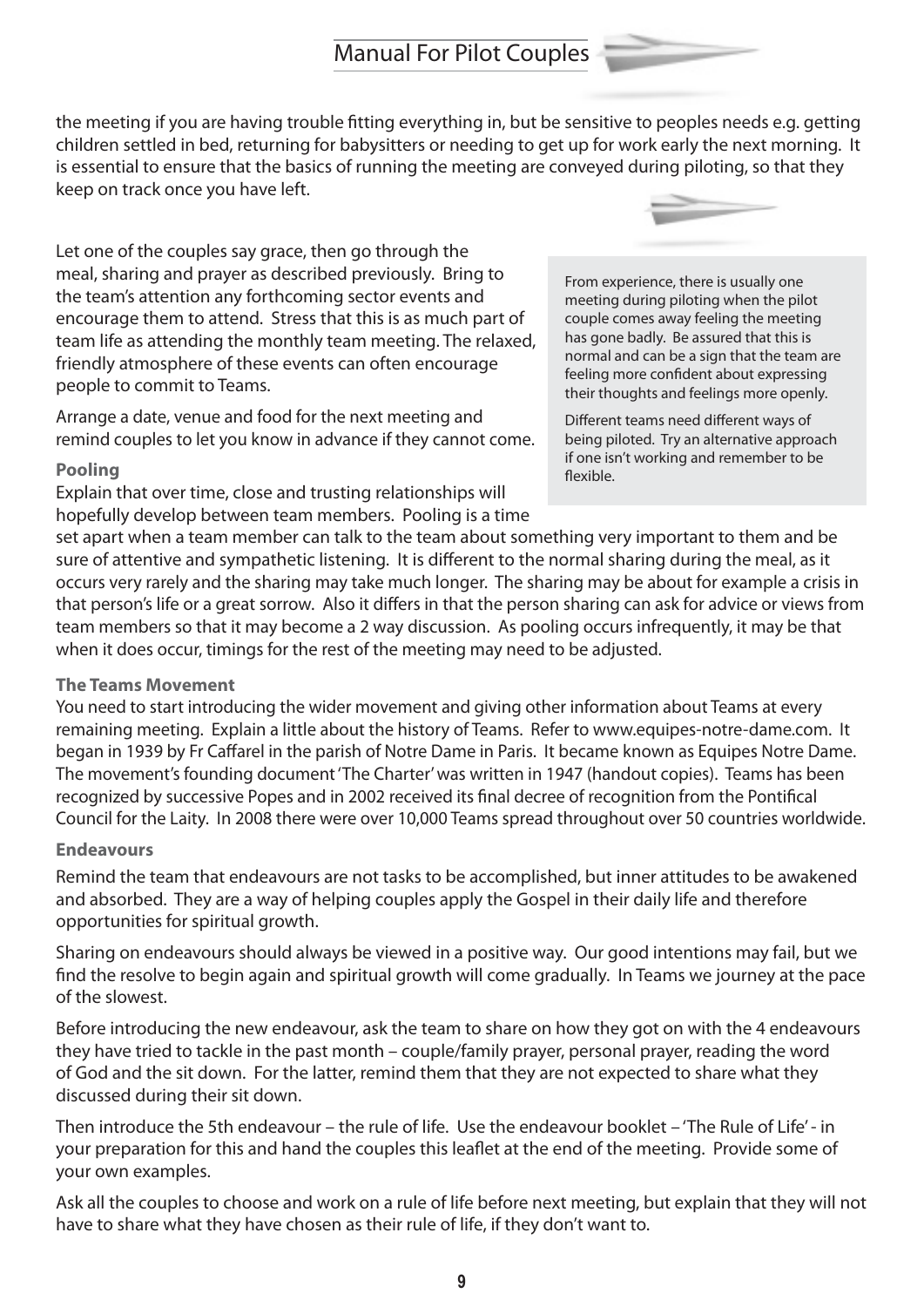#### **Study Topic**

Explain that a couple other than you, is leading the discussion on the study topic. Remind them that the role of the leader is not to give a talk on the topic. They should draw people out; ensure everyone gets a chance to talk and to keep to the subject. Ask for a volunteer to lead the discussion next meeting. Encourage everyone to have read the study topic and given it some thought before coming to the next meeting.

Remind them to try to incorporate the endeavours discussed so far, into their lives.

Hand out meeting 5 and Rule of Life endeavour leaflets, thank the host couple and end with the Magnificat.

#### **After Meeting 4**

You may also want to send a thank you (or blank Teams icon) card to the host couple.

#### **Before Meeting 5**

At least a week before the meeting, ring the host couple and confirm arrangements. Ring each couple and the spiritual counsellor to remind them of the date, time and venue and to bring their diary, meeting leaflet, team meeting card and food. Remind the couple who volunteered, that they will lead the Study Topic.

#### **MEETING 5**

After welcoming the team, eating and sharing, advise them that you will only be with the team for a further 2 meetings. After that, the team will be led by what is known as'a responsible couple'(RC), chosen from among the couples in the team. Explain briefly the role of the RC, stressing that it is both a caring and administrative role. It is a role of service rather than ruling. The RC is elected annually and it is important that every couple takes their turn in the role. Everyone will bring their own special gift to the job. Use the leaflet 'The Role of the Responsible Couple'for further guidance.

Inform the team about quarterly newsletters and the importance of reading them. Explain that whoever is nominated to receive them, will need to distribute them promptly to the other team members. This is a good time to briefly mention annual contributions, (as part of these are used to pay for the newsletters) which should represent a days pay but are anonymous. They can be paid by monthly standing orders if preferred and can be gift aided, as Teams is a charity. Advise the team that they might also like to start their own team fund, with each couple paying £1 or £2 each month. This money is then used to send the RC to the annual regional (or super regional) gathering.

#### **Prayer** – as previously described.

#### **Endeavours**

Before introducing the new endeavour, ask the team to share on how they got on with the previous endeavour, the rule of life, which they should have tried to tackle in the past month. As the team have learned about nearly all the endeavours now, it may be best to focus on just 1 other endeavour, such as the sit down, if there is time. Remind them that they are not expected to share what they discussed during their sit down nor do they need to share on what they have chosen as their rule of life.

Then introduce the 6th and final endeavour – the retreat. Use the endeavour booklet – 'The Team Retreat'- in your preparation for this and hand the couples this leaflet at the end of the meeting. Discuss if anyone has any experience of going on a retreat.

#### **Study topic**

This should be led by one of the couples as previously agreed.

End the meeting with the Magnificat and hand out the meeting 6 and Team Retreat leaflets and choose a couple to lead the study topic at the next meeting. Ensure a different couple does this each time.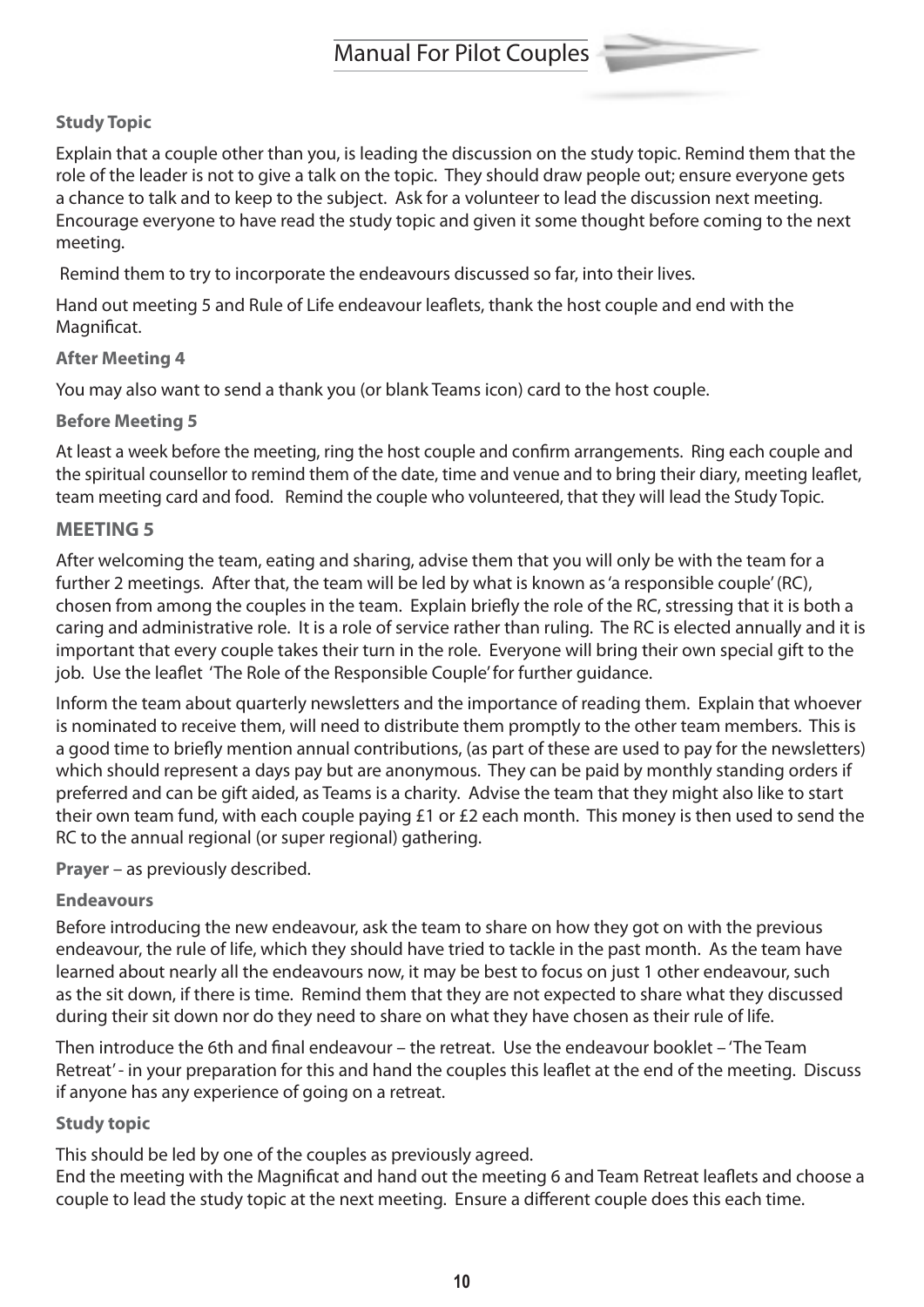#### **MEETING 6**

After welcoming the team, ask if a couple would like to commence the sharing, rather than start yourself. After the meal, advise them that you will be only with the team for one further meeting. After that, the team will be led by 'a responsible couple'(RC). Remind the team of the role of the RC again and explain it is not onerous and the liaison couple (often the pilot couple) and the sector couple will support the RC. The RC is elected annually and it is important that every couple takes their turn in the role. Now get the team to elect their first RC. This can be done by secret ballot with each member voting for one couple. However, for some teams it is more appropriate to have an open discussion to choose the RC. Use your discretion to choose which method to use for the RC election. Arrange with the RC to meet up with them on their own before the next meeting. Pass the new RC name onto the sector couple.

This is a good time to explain the structure of Teams:

ERI (Equipe Responsible International = International Leading Team) – Super Region – Region – Sector – Team

Explain the common Teams events: e.g. birthday Mass on December 8th, sector picnic, mixed teams, regional gatherings etc and stress the importance of attending these. The RC is expecred to attend the regional gathering or find a replacement couple if they are unable to go. It is much harder to keep going as a team without the support of the wider movement and these events are usually relaxed and friendly. Explain that they will not only be part of a Team, but also part of the wider Team's movement. It is Teams ethos to offer hospitality to others. For example, if couples are travelling a long way to a regional gathering or other Teams event, local couples would be encouraged to offer overnight hospitality. This may sound initially very daunting, but experience shows that it can be so rewarding and many life long friendships have been established as a result.

It is useful to teach the team that at the start of every meeting, once piloting has finished, they should ask whether anybody would particularly like to start or finish sharing. This ensures that if anybody has anything very important to share, they can choose when to share it. For example, if a team member has been made redundant or a family member has recently died, it may be hard for them to listen to other people's sharing, which may appear trivial, and wait to share their own news.

**Prayer** – as previously described

#### **Endeavours**

Remind the Team of the 6 endeavours, which have been introduced over the past 5 meetings.

 Couple/family prayer Personal prayer Word of God Sit down Rule of Life Retreat

Reinforce that they are not tasks to accomplish but opportunities that can help us on our spiritual and marriage journey. This section of the meeting in future will be used to share on how teams members are progressing with their endeavours and to encourage each other and/or learn tips on how to achieve those we struggle with. Try and encourage the team to share positively on endeavours. Now ask each couple to share on one endeavour of their choice.

**Study topic**

This should be led by one of the couples.

Explain that there will be no study topic at the next meeting. Instead there is a review of the piloting process. Hand out the meeting 7 leaflets and ask them during the next month to discuss the questions as a couple and to ring you or send their answers to you.

End the meeting with the Magnificat.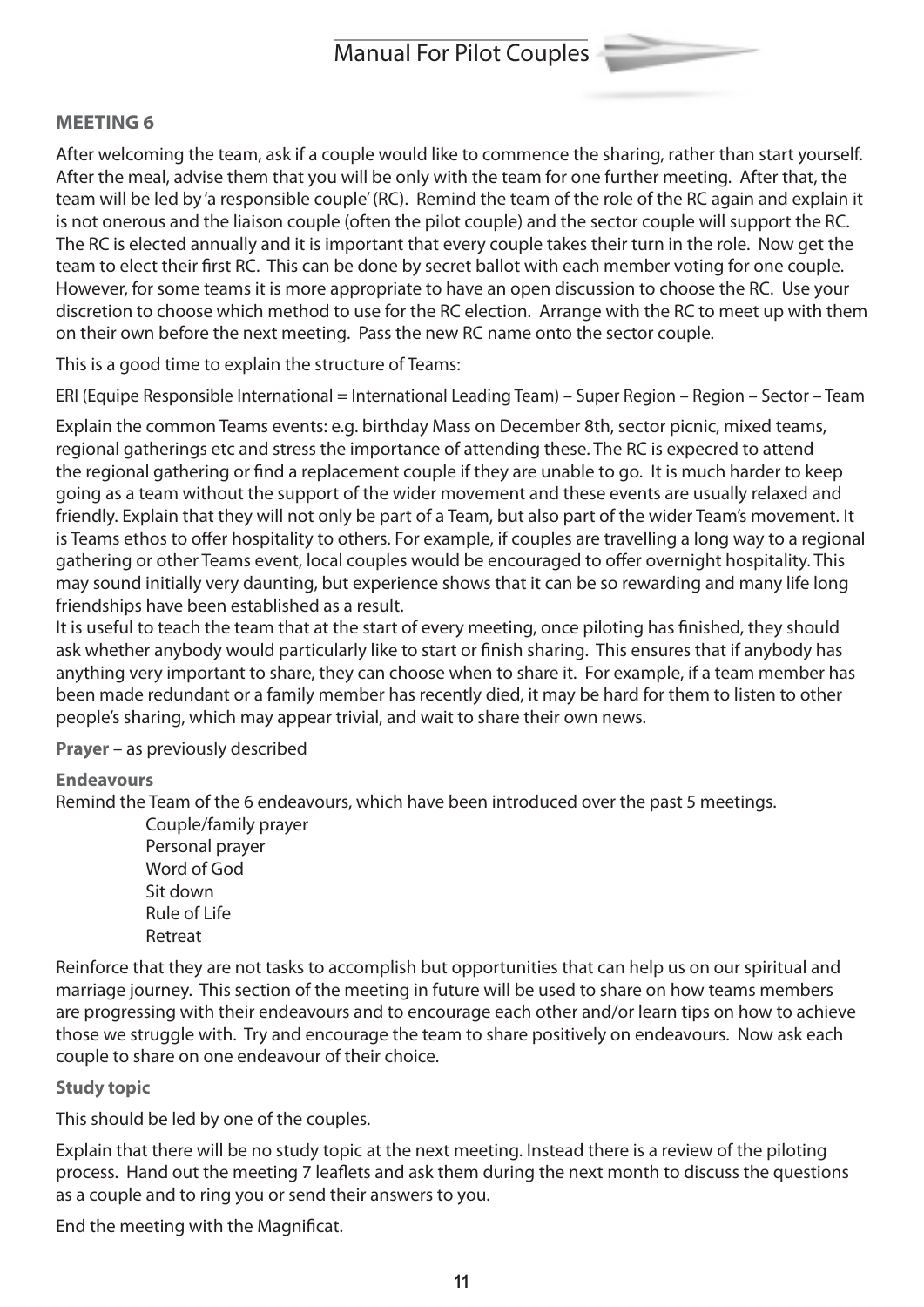#### **Before meeting 7**

Ensure you have all the answers from each couple and the Spiritual Counsellor to the piloting review. If necessary, phone team members and discuss the questions by phone. This ensures you can prepare for the final meeting, knowing which parts of the meeting are not clear and need further explanation at meeting 7.

Go and meet the new RC taking the booklet'The Role of the Responsible Couple'. It is also useful to prepare a team file for them with the following:

- example of a timetable for a team meeting (should be  $2 \frac{1}{2} 3$  hours long)
- material and ideas for future study topics
- contact details for sector couple and liaison couple
- a copy of the Charter
- some expansion leaflets
- a full set of the endeavour leaflets
- a suggested format for the annual review
- the quarterly newsletter

Discuss the role of the RC in more detail, giving re-assurance that it is not onerous and that you (or the liaison couple if that is not you) will keep in touch. Ask the RC to lead the sharing during the meal and the prayer part of the next meeting.

Get sufficient copies of the current Regional Newsletter for each couple and the Spiritual Counsellor.

#### **MEETING 7**

After welcoming everyone, explain that this is your last meeting and the new RC will lead part of this meeting. Let the RC lead the sharing over the meal and the 'business'. This should include date of next meeting, food, who will undertake which jobs at the next meeting, and choice of study topic for the next meeting. Then let the RC lead the prayers.

**Endeavours**

Ask the team to share on how teams members are progressing with their endeavours. Try and encourage the team to share positively on endeavours. Discuss briefly how they will share in future e.g. would they prefer for everyone to concentrate on one endeavour each month?

#### **Review**

Go through the questions in the review one by one, bringing in people's comments (anonymously) that you have received prior to the meeting. Some people may not be comfortable saying their thoughts in front of the others. Explain any points that have not been clearly understood during piloting and give re-assurance. Do not take any criticism personally!

After the review, hand out the quarterly newsletter to each couple and spiritual counsellor. Encourage the team to talk about Teams to other people. The most successful method of expansion is by word of mouth. Give everyone a couple of expansion leaflets and inform them the RC has a further supply. End with goodbyes and the Magnificat.

#### **6. After Piloting**

After the final meeting, give the sector couple the contact details for each member of the team. If you are able to become the liaison couple (which is the ideal situation), keep in regular contact with the RC by phone. Ask how the meetings are going and check that all parts of the meeting are being covered. Personally invite the team to any sector and regional events. After 9 months or so, invite yourself back to the team meeting. This is an opportunity to keep them in touch with the wider movement, to answer any